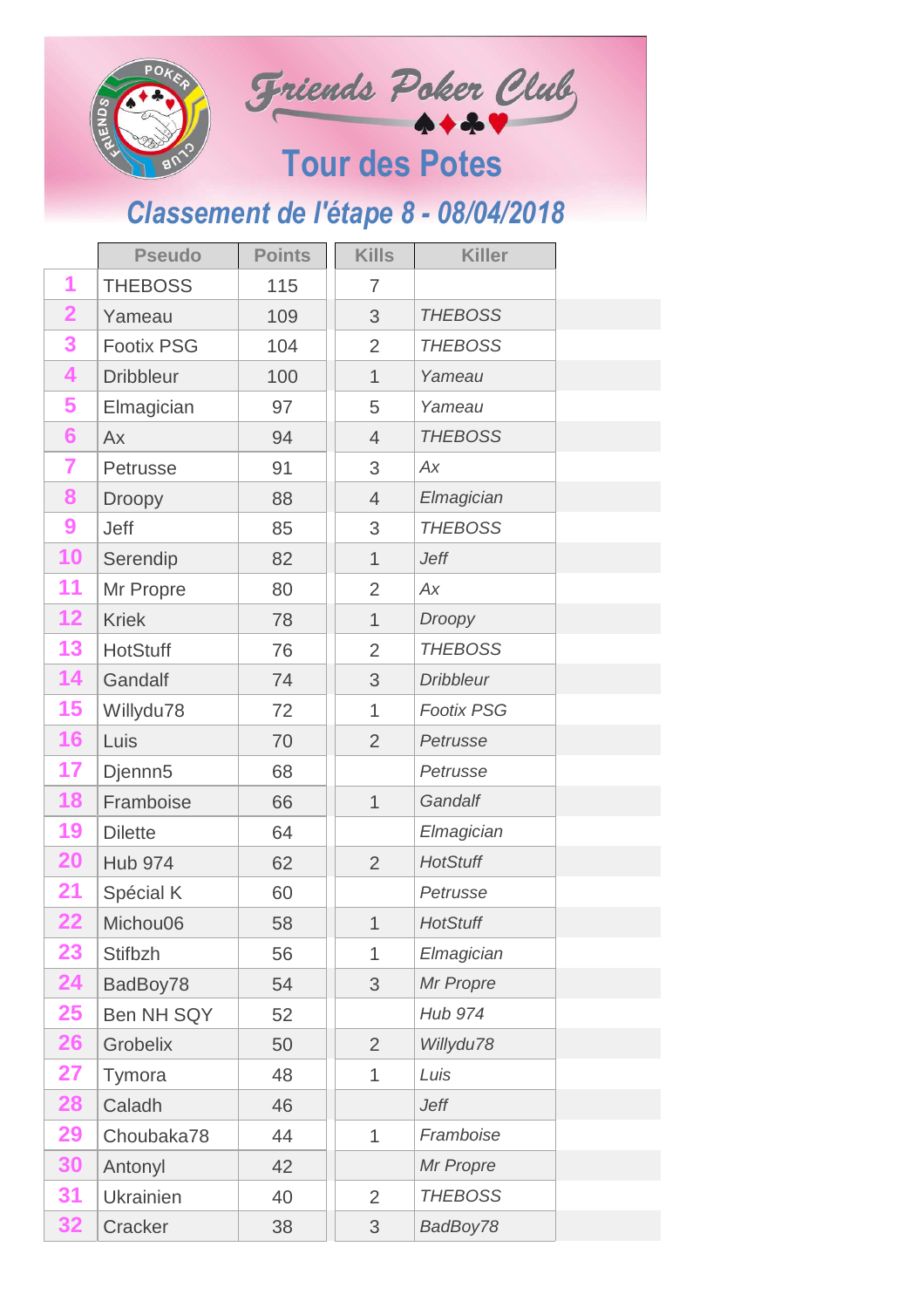|    |                                      |                |              | Friends Poker Club    |  |  |
|----|--------------------------------------|----------------|--------------|-----------------------|--|--|
|    | <b>SONEY</b>                         |                |              | <b>Tour des Potes</b> |  |  |
|    | Classement de l'étape 8 - 08/04/2018 |                |              |                       |  |  |
|    | <b>Pseudo</b>                        | <b>Points</b>  | <b>Kills</b> | <b>Killer</b>         |  |  |
| 33 | Momo89                               | 36             |              | Droopy                |  |  |
| 34 | Zeushera                             | 34             | $\mathbf 1$  | Droopy                |  |  |
| 35 | Joce                                 | 33             |              | Cracker               |  |  |
| 36 | Doctor J                             | 32             |              | <b>Jeff</b>           |  |  |
| 37 | Yorik                                | 31             |              | Grobelix              |  |  |
| 38 | <b>Rigolus</b>                       | 30             |              | <b>Ukrainien</b>      |  |  |
| 39 | Micodi                               | 29             |              | <b>Ukrainien</b>      |  |  |
| 40 | Scapin                               | 28             |              | <b>Kriek</b>          |  |  |
| 41 | Mister T                             | 27             | 1            | Gandalf               |  |  |
| 42 | Roméo                                | 26             |              | <b>Footix PSG</b>     |  |  |
| 43 | Gus                                  | 25             | 1            | Grobelix              |  |  |
| 44 | <b>Titi 1961</b>                     | 24             |              | <b>THEBOSS</b>        |  |  |
| 45 | LoulouOM95                           | 23             |              | <b>Hub 974</b>        |  |  |
| 46 | Tiri91                               | 22             |              | Serendip              |  |  |
| 47 | Taz                                  | 21             | 1            | Choubaka78            |  |  |
| 48 | Zorglub                              | 20             |              | Ax                    |  |  |
| 49 | KindofAs14                           | 19             | 1            | Droopy                |  |  |
| 50 | <b>Marion</b>                        | 18             |              | Gandalf               |  |  |
| 51 | Miss m&ms                            | 17             |              | Michou06              |  |  |
| 52 | Looping                              | 16             |              | BadBoy78              |  |  |
| 53 | <b>Bileane</b>                       | 15             |              | Zeushera              |  |  |
| 54 | Pépito                               | 14             |              | Tymora                |  |  |
| 55 | Kaplan                               | 13             |              | Taz                   |  |  |
| 56 | Rdod <sub>2</sub>                    | 12             |              | Gus                   |  |  |
| 57 | Lisous76                             | 11             |              | Luis                  |  |  |
| 58 | Namorada                             | 10             |              | BadBoy78              |  |  |
| 59 | Dabo78                               | 9              |              | Cracker               |  |  |
| 60 | Zébulon                              | 8              |              | Elmagician            |  |  |
| 61 | The Sprayer                          | 7              |              | Elmagician            |  |  |
| 62 | Dan <sub>23</sub>                    | 6              |              | Mister T              |  |  |
| 63 | Hio-Tin-Vho                          | 5              |              | <b>Stifbzh</b>        |  |  |
| 64 | Vascolito                            | $\overline{4}$ |              | KindofAs14            |  |  |

 $\sim$